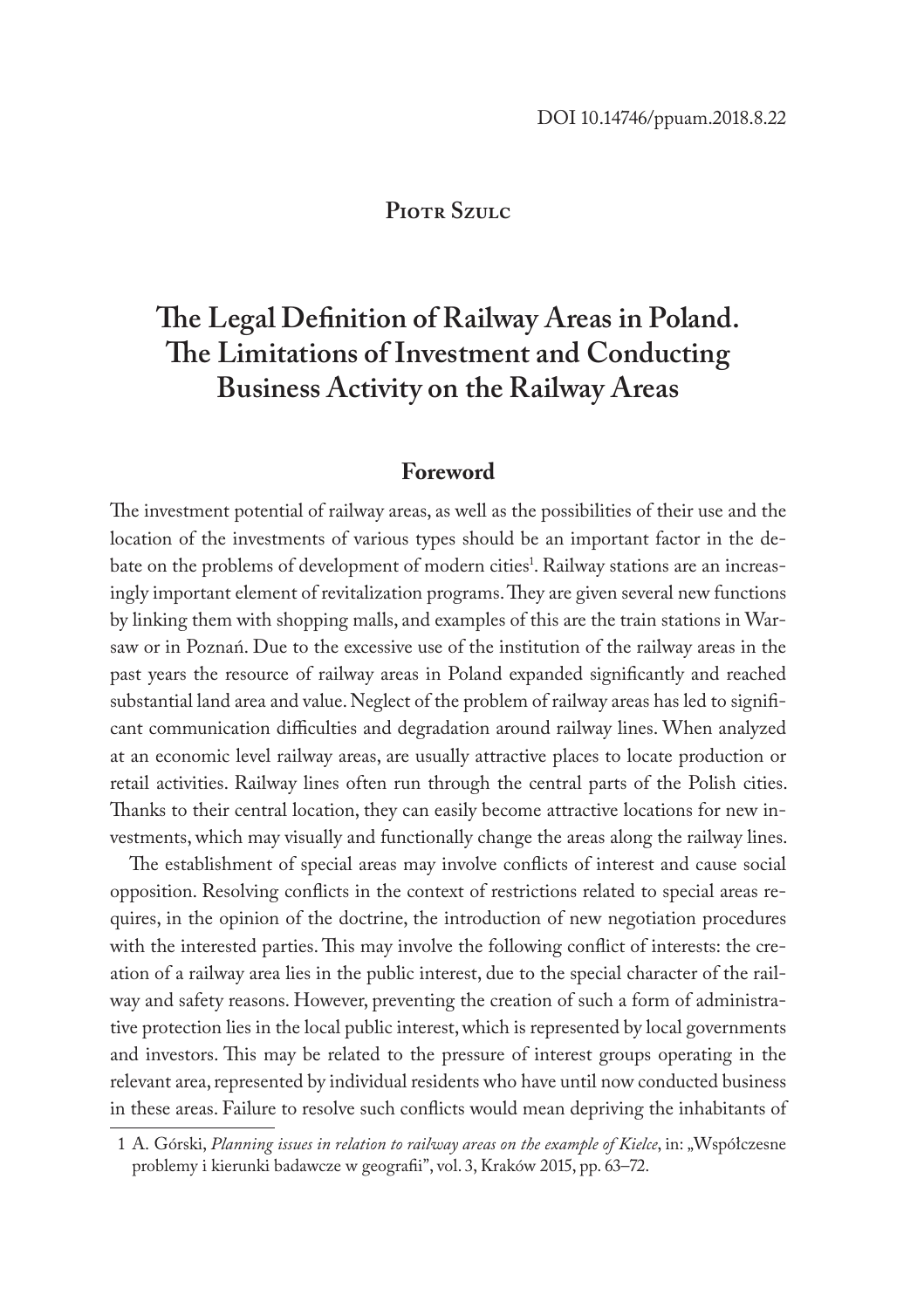#### 324 | Adam Mickiewicz University Law Review

the area of their livelihoods and will limit investment opportunities for the investors. Thus it is in the local public interest of the inhabitants to block the establishment of the railway area. However, the public railway transport provider and infrastructure manager will possibly support the creation of such an area. This example reveals the real existence of a conflict of interest with regard to the creation of special areas.

There is no literal definition of the objects and devices of public transport in the Polish legal system and such items should be interpreted on the basis of a functional interpretation in the framework of land, river, rail and air transport law provisions. Therefore, we can describe the objects and devices of public transport as items dedicated to providing transport which has a public nature, meaning publicly available. Examples of the objects and devices of public transport in the Polish legal system are: trackways and tram stations (the Public Road Act of 1985), train stations, bus stations (the Road Traffic Act of 1997), railway areas (the Railway Transport Act of 2003), harbors, marinas (both sea and river) and airports (the Air Law of 2002)<sup>2</sup>. The objects and devices of public transport do not include objects which are vicariously connected with transport e.g. the catering industry or hospitality industry. This category of objects does not come under the exploitation and maintenance of railway and the transport of passengers and goods as they are rather part of the supply base for passengers.

#### **Railway Areas as Special Areas**

Railway areas may be included in a wide category of special areas which are established to shape and maintain the land. In the doctrine of Polish administrative law, the concept of a special areas occupies a strong position and it is emphasized that the special area is developed on the basis of administrative law and it is a conceptual category which gives rise to specific legal consequences both in the field of administrative law and civil law, and partly even in criminal law. However, the concept of special area cannot be characterized as internally unified. For this reason, the essence of the issue lies, it seems, not only in defining the concept of a special area and its rank as a legal measure, but in the legal consequences of its establishment for its addressees, for example, owners (perpetual usufructuary) of real estate subject to a special legal regime in force within it $^3$ . However, it should be noted that within special areas there is a significant diversity of them, determined by i.a. the purpose, type and scope of protection and the size of the established area, as well as the mode of their creation and the implementation of priority tasks and regular tasks in the area.

<sup>2</sup> J. Jaworski, A. Prusaczyk, A. Tułodziecki, *Ustawa o gospodarce nieruchomościami. Komentarz*, Warszawa 2017.

<sup>3</sup> R. Hauser, Z. Niewiadomski, A. Wróbel ed., *Prawo administracyjne materialne, System Prawa Administracyjnego*, Warszawa 2017.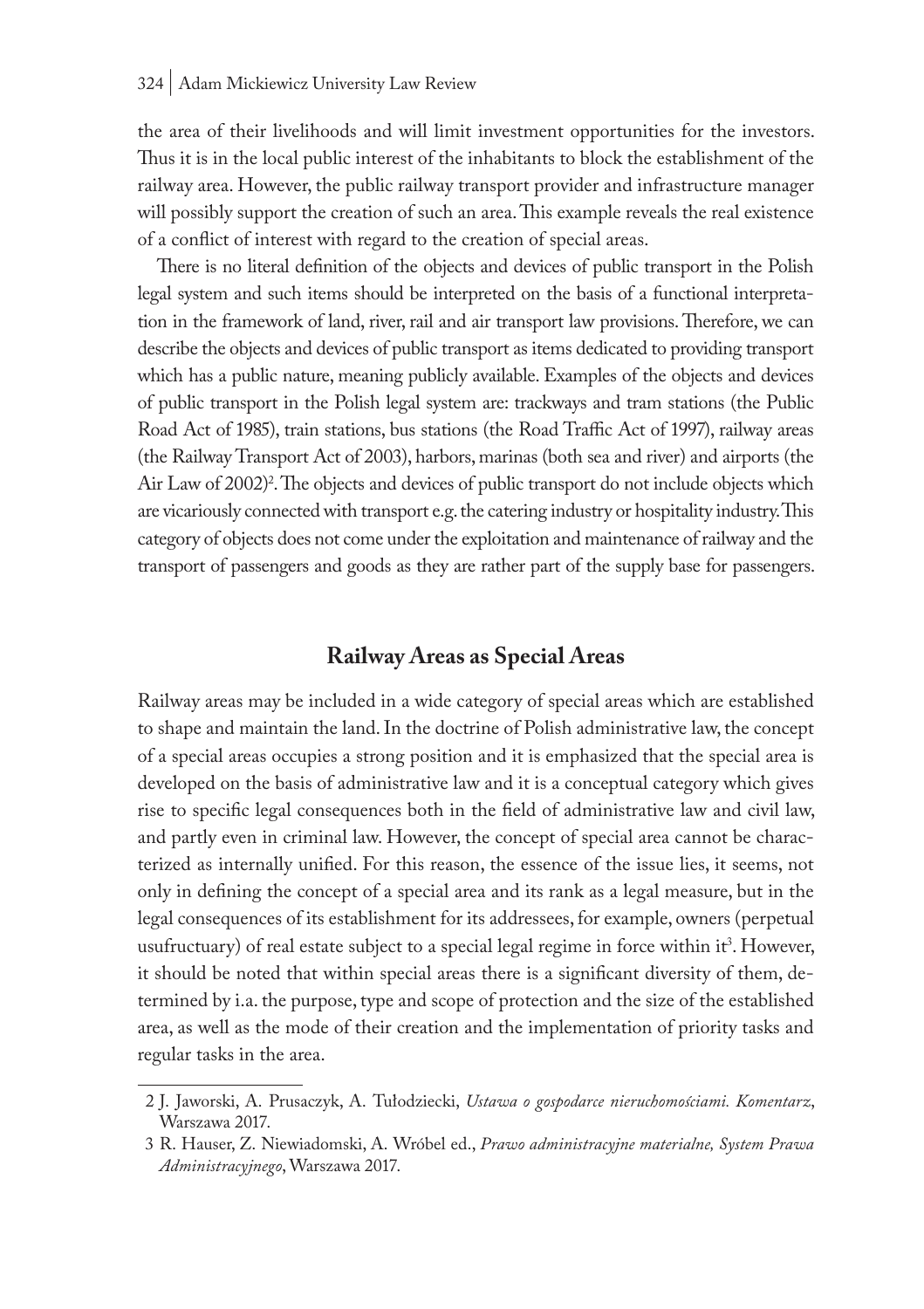In addition, it should be noted that the administrative and legal consequences may also be the civil law effects of the creation of a special area, which are expressed in a special protection regime subject to the priority objective of creating a given type of a special area. In the field of civil law, these effects are reflected, for example, in limiting the right to property or other property rights, or in limiting legal transactions in this area. This is due to the increasing legal interference of the state, serving the implementation of a state-wide public interest in the form of implementing the priority task of creating a given type of a special area.

This means that the content of the special area regime should be subordinated to the function that such a space is to fulfill, even if it is not applicable in this area. Therefore, the creation of a special area requires a legal act for its creation to be issued each time, and it cannot refer to the character of a given area or to its features. It should be taken into account that special areas are created on a specific separate area, which corresponds to the indicated premises. The problem is, however, that there are special areas which are created directly by a statutory norm in correlation with the features possessed by these special areas, including their widths, and cover the entire area that corresponds to the designated conditions. The most important categories of special areas are: national parks, nature reserves, landscape parks and protected landscape areas. Among them railway areas are special areaa which are created on the basis of a legal norm in correlation with the specific features possessed by the railway area.

Nevertheless, it is not acceptable to adopt a position according to which the creation of a special area can be made by means of a criterion of features or the legal character of the land on which it is to be created, and cover the whole area corresponding to the abovementioned premises. This would cause there to be a lack of a criteria for distinguishing a special area from other legal structures that bind a specific catalog of standards (legal regime) with a designated space, e.g. a forest<sup>4</sup>.

It should also be emphasized that the creation of a special area does not mean that the existing legal order in force within it is completely repealed, but that it changes the subject and subject matter in the act creating the special area. This means that the standards that are not changed or have not been excluded – after the establishment of a special area – are still in force in such special area.

## **Legal Definition of Railway Areas**

The railway areas are defined in the Railway Transport Act of 28 March 2003 as a ground surface specified by geodesic plots on which railways, buildings, constructions and infra-

<sup>4</sup> Z. Niewiadomski ed., *Planowanie i zagospodarowanie przestrzenne. Komentarz*, Warszawa 2008.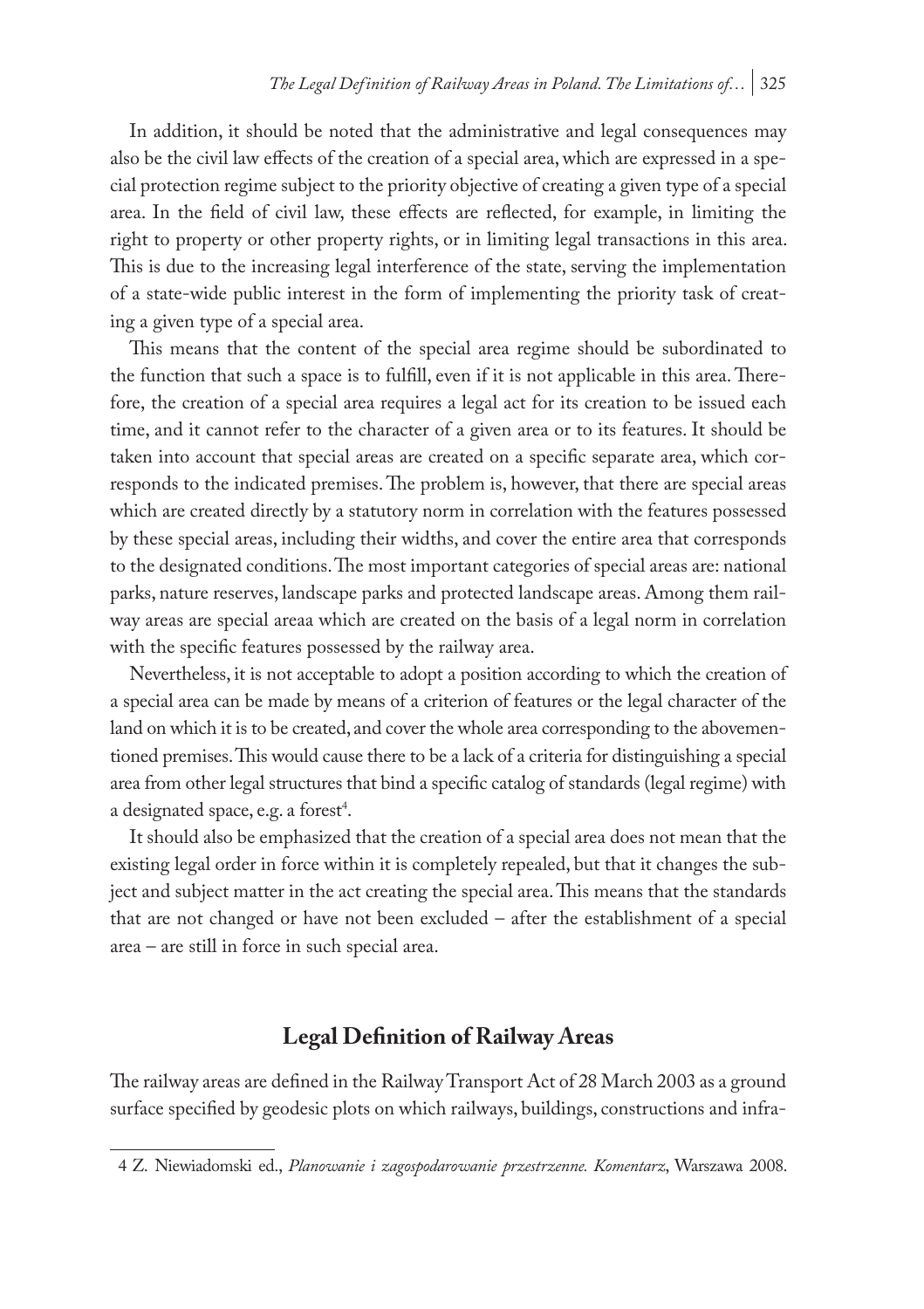structure dedicated to the management, exploitation and maintenance of railways and the transport of passengers and goods is located. All railway stations in Poland are situated on railway areas. As things currently stand there is no authorized public administration body to issue a binding decision (certificate) clarifying whether the land is a railway area or not. Consequently, the real estate may be classified as a railway area only based on its function and profile. There is no public register which includes the list of railway areas, as there is no legal obligation to create such registry. Moreover, the indication of what is classified as a railway area can be found in an area plan if such document was implemented in the area. As described above, the regulations regarding the location of railway areas are not precise enough and do not make it possible to clearly stipulate which real estate belongs to the railway area. The practice shows that the situation in which the public authorities are unaware which plots of land constitute railway areas is not an isolated incident. What is more, frequently the boundary of the railway area runs across the middle of a plot of land which may make investment on such plot impossible. The practice shows that the most effective way to identify whether a plot of land is a railway area is to apply directly to the province governor based on the law on access to public information.

The court ruling of the Voivodeship Administrative Court in Warsaw dated 28 March 2007, IV SA/Wa 256/07 indicated that if there are no buildings or structures related to railway infrastructure, then we can assume that this plot of land shall not be classified as a railway area. We can treat this argumentation as only an auxiliary claim, as the adjudicating panel did not elaborate in detail on whether it is the only condition for determining the legal status of the area, and whether the railway area is created directly by the statutory norm in correlation with the features possessed by these areas. The adoption of such a position would result in chaos in determining what is and what is not a railway area. In addition, the adoption of this solution would result in the recognition of vague and uncertain criteria to determine when – in a temporal sense – the given area becomes a railway area; that is, when it comes to existence in the legal meaning.

A different institution to a railway area is railway land which is defined in the Regulation of the Minister of Regional Development and Construction regarding Land and Property Register of 29 March 2001. Railway land may be helpful in classifying what a railway area is, but it does not have the defining meaning, as the Land and Property Register is not binding with respect to the legal status of the real estate.

#### **Limitations of Investment on the Railway Areas**

An investor who wants to develop real estate covering a railway area has to comply with the obligations imposed on it on the basis of regulatory statutes, mainly the Railway Trans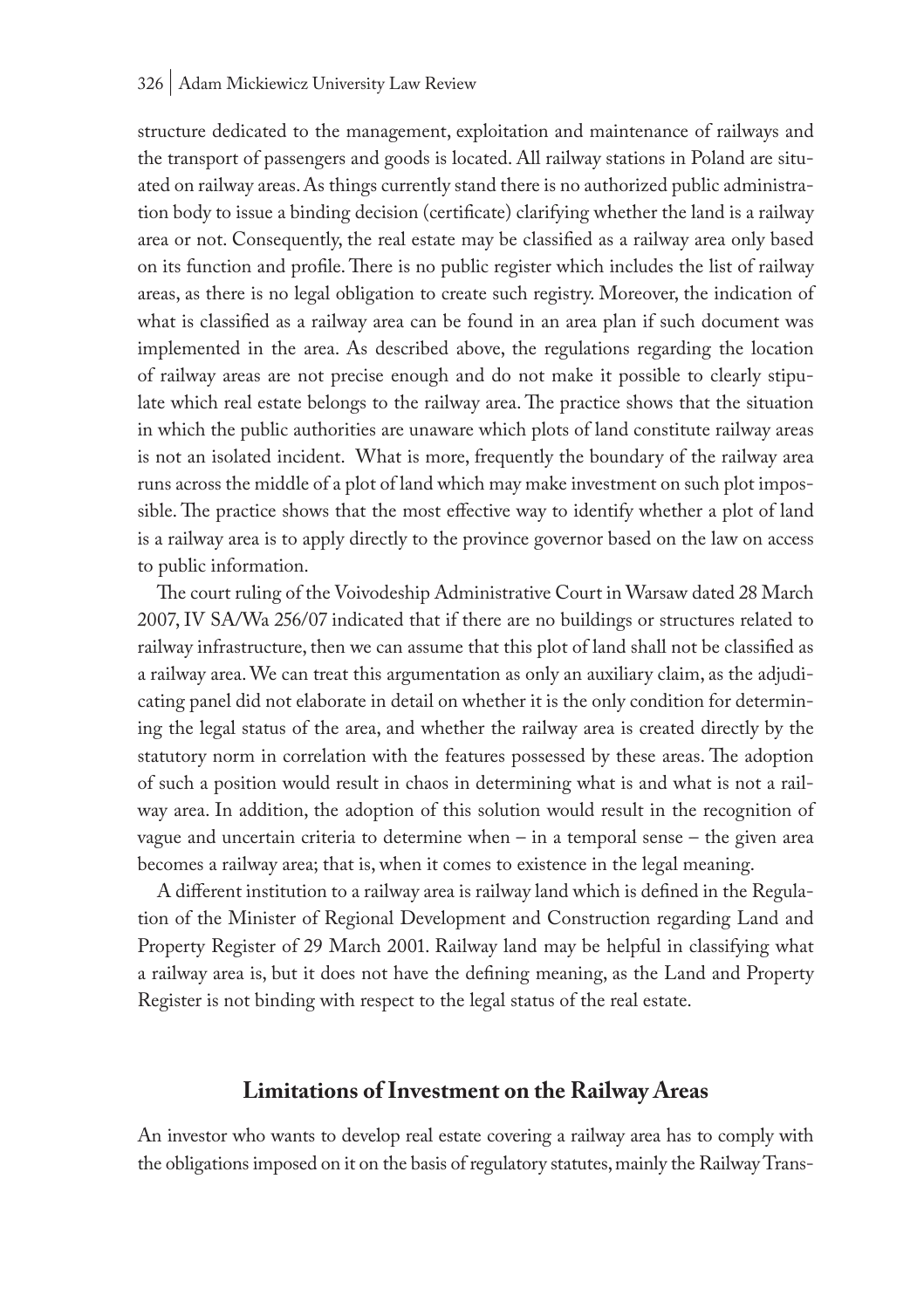port Act. The investor must not erect any type of building on the railway area if it is not exclusively designated for railway transport requirements. In other words, there is a statutory forbiddance on the construction of any commercial buildings on such areas. The definition of railway area stipulated in the Railway Transport Act specifies an exhaustive list of buildings, constructions and infrastructure which may be located on the railway area which results in the prohibition of construction of any buildings and constructions not intended for the management, exploitation and maintenance of railways and the transport of passengers and goods. The prohibition is strengthened by the following forbiddance on locating the buildings and constructions not exclusively designated for railway transport requirements in the proximity not less than 10 meters from the border of the railway area (Article 53 of the Railway Transport Act). Based on the general rule *a minori ad maius* – since the law forbids doing what is lesser, it forbids doing what is greater all the more – if it is forbidden to locate buildings and constructions within 10 meters from the border of the railway area, it is even more forbidden to locate buildings and constructions within the railway areas. This issue was widely analyzed in the court ruling of the Supreme Administrative Court of 16 January 2013, II OSK 1691/11. The adjudicating panel in this case came to the conclusion that the lawmaker did not provide any possibility to erect buildings and constructions not exclusively designated for railway transport requirements on the railway area. During the dispute, the complainant claimed that there is no provision of law which directly forbids land development with buildings and constructions not exclusively designated for railway transport requirements on railway areas. The Supreme Administrative Court decided that in duly substantiated, exceptional cases it is acceptable to dissent from the general rule expressed in Article 53 that locating buildings and constructions within 10 meters from the border of the railway area is prohibited. Therefore, the dissent may lead to the location of buildings and constructions within 10 meters from the border or even directly on the border of the railway area. Nonetheless such dissent may not lead to the situating of buildings and constructions within the railway areas, because dissent from the rules of situating the buildings and constructions shall not be interpreted extensively. To conclude, in this case the Supreme Administrative Court legitimized the rule based on which it is forbidden to erect on the railway area buildings and constructions not exclusively designated for railway transport requirements.

This argumentation was recalled in a comparable case analyzed in the court ruling of the Supreme Administrative Court of 7 November 2013, II OSK 1276/12. Additionally, the adjudicating panel pointed that the lack of possibility of locating on the railway area buildings and constructions not exclusively designated for railway transport requirements is strengthened by the systemic interpretation of Article 23 of the Railway Transport Act, which stipulates that the property manager, railway operator and rail link user may operate and use only buildings and constructions designated for railway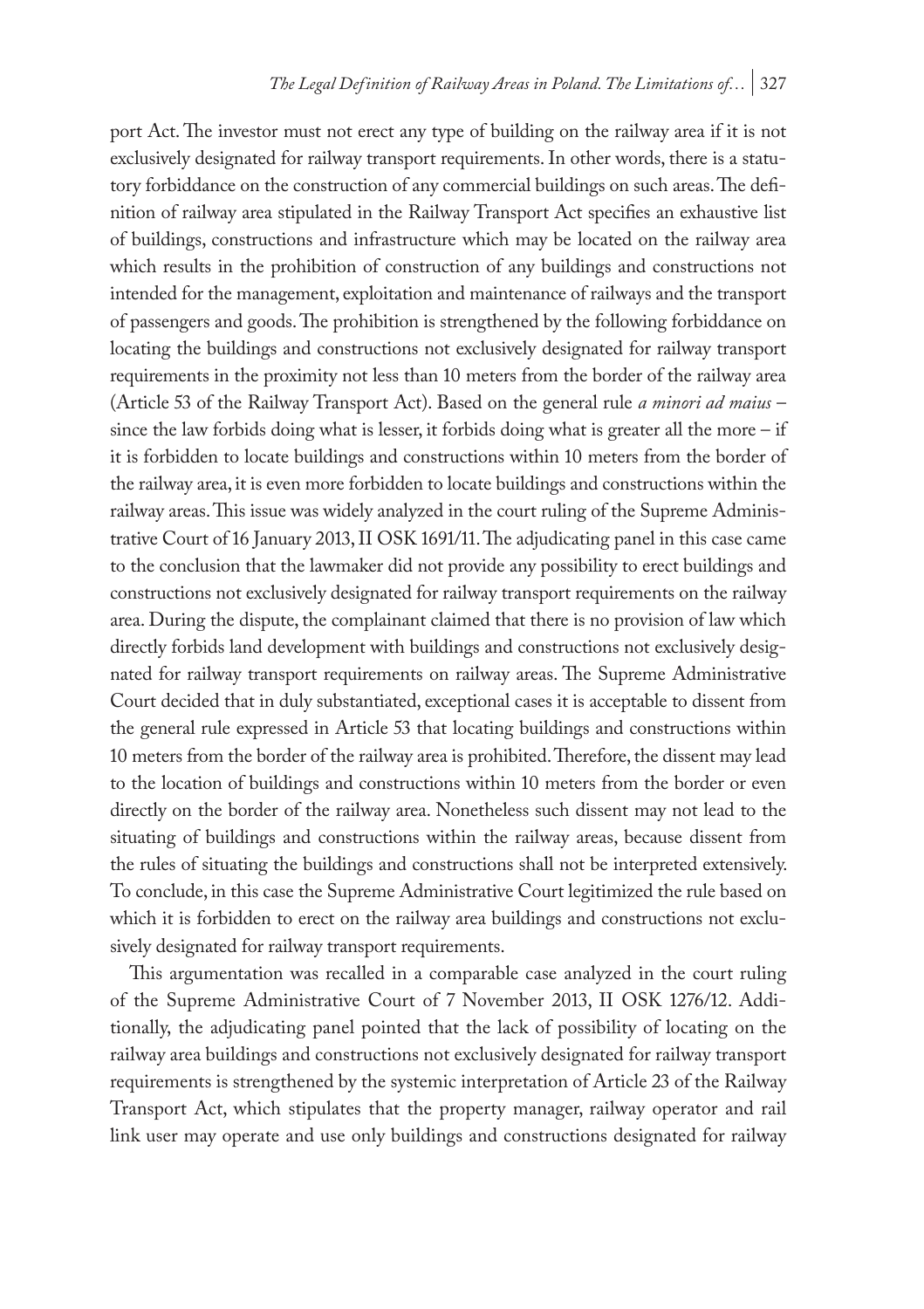transport requirements, and only on the basis of the approval certificate issued by the President of the Office of Rail Transport.

Moreover, it is not allowed to locate buildings and constructions not exclusively designated for railway transport requirements even if there are already other objects not exclusively designated for railway transport requirements in the railway area, and the presence of such objects in the railway area does not mean that the land is no longer a railway area.The above conclusion would be arbitrary, with no justification for the interpretation of the law or for ordinary reasoning. In this sense, the public administration body would be deprived of even the possibility of ordering the demolition of objects unlawfully erected on the railway area. The definition of a railway area presented in the general part of the Railway Transport Act does not allow any deviation from the specific character of this area. This provision contains a clear message of its unique nature and any attempts to extend this concept, in particular the "not forbidden" manner, are without foundation, which has been confirmed in the court ruling of the Supreme Administrative Court of 18 December 2008, II OSK 1657/07.

The general prohibition of location of buildings and constructions not exclusively designated for railway transport requirements includes any type of building or construction, including advertising mediums of different types. Such a conclusion is also based on the fact that the legal definition of a railway area defines in a positive way any objects that may be located on it, which means that the location of objects not listed there is prohibited. This justifies the conclusion that no advertising media (of any type) can be located in this area which is intended for other purposes, which has been confirmed in the court ruling of the Supreme Administrative Court of 3 February 2010, II OSK 249/09.

#### **Other Limitations on the Railway Areas**

The establishment of a special area consists in introducing, in specific areas, obligations, orders and prohibitions binding legal entities carrying out their activities – mainly business activities. The effect of establishing a special area is the introduction of a special legal regime in the area to ensure the implementation of the objective for which the area was established. A characteristic feature common to all special areas is the priority of the norms of special regulations before the norms of universally applicable law<sup>5</sup>. One of the legal consequences which is generally binding for the establishment of a special area is the prohibition on the construction on this area of any building objects serving business purposes, and also those intended for housing purposes. In special areas, it may also be forbidden to locate any projects that may significantly affect the environment or

<sup>5</sup> Zakrzewska M. B., *Ochrona środowiska w procesie inwestycyjno-budowlanym*, Warszawa 2010.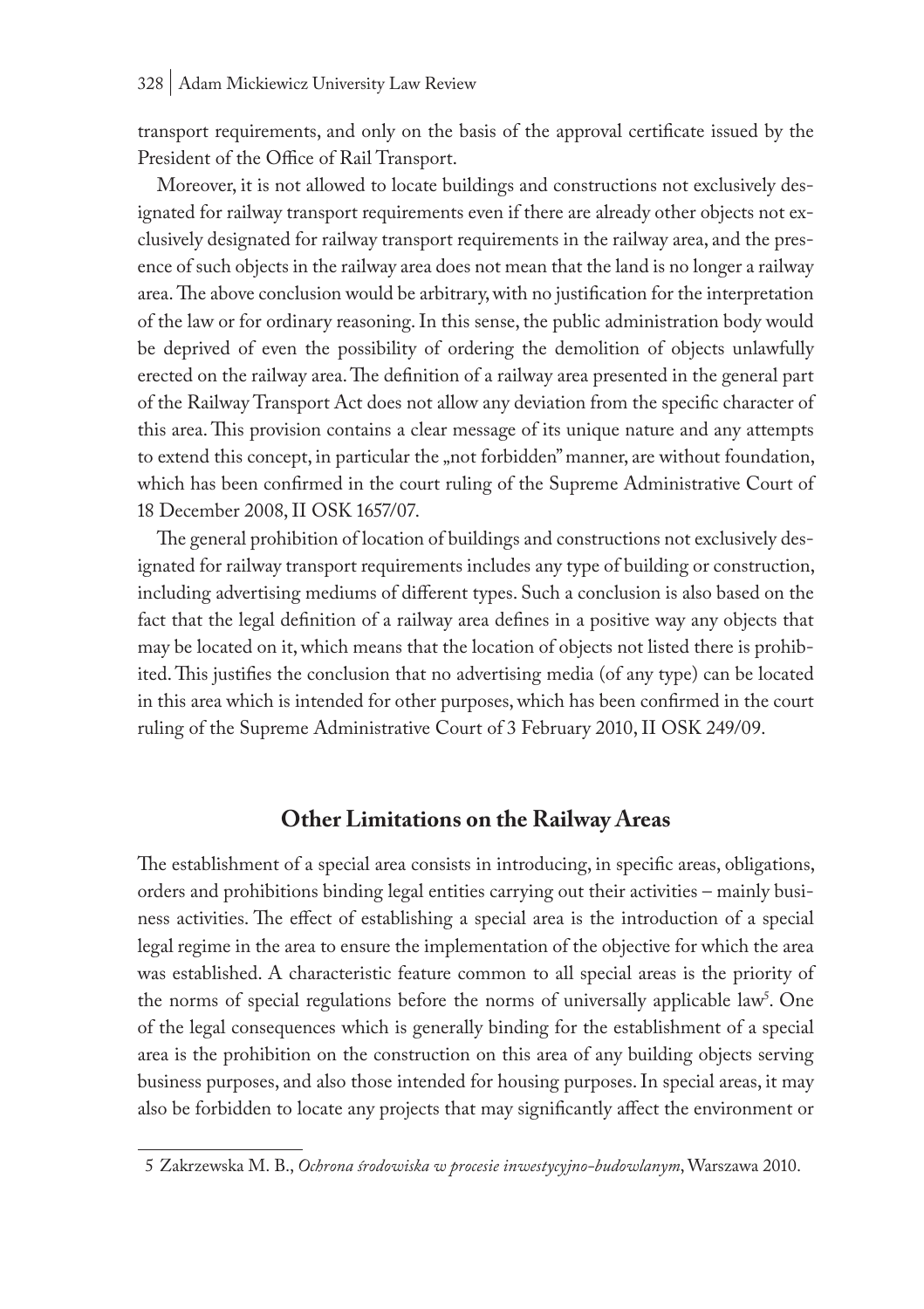facilities that may pose the threat of a serious industrial accident. To conclude, it should be noted that the most characteristic legal effects of the establishment of a special area are those resulting from a special legal regime: 1) restrictions on the right to property and other property rights, 2) public (administrative) burdens, and 3) various types of police and administrative provisions<sup>6</sup>.

The Railway Transport Act imposes several obligations on the entity which is the railway infrastructure manager on the railway area. The infrastructure manager is the entity responsible for managing the railway infrastructure, or in the case of constructing a new infrastructure an entity that has started to build the infrastructure as an investor. The tasks of the infrastructure manager can be carried out by various entities.

The main obligation of a railway infrastructure manager is the management of the properties which constitute the railway infrastructure (bearing in mind that the railway infrastructure is *inter alia* buildings located on the railway area). The railway infrastructure manager has to obtain a security authorization which is issued by the President of the Office of Rail Transport. The security authorization is issued for a limited period of 5 years. According to the jurisprudence, it is a complicated and demanding procedure.

Secondly, the railway infrastructure manager is obliged to maintain order and safety on the railway area. The railway infrastructure manager is obliged to maintain Railroad Guard on the property. The costs of the Railroad Guard are covered by the railway infrastructure manager. Access to railway areas is allowed only in places specified by the manager and is subject to Railroad Guard supervision. The precise list of obligations is presented in the Regulation of the Minister of Infrastructure on the order regulations applicable in the railway area, in trains and other railway vehicles of 23 November 2004.

Additionally, there are several obligations of the railway infrastructure manager the non-performance of which is punishable under law by a fine and a monetary penalty up to 2% of the annual income of the railway infrastructure manager. Moreover, it is prohibited by law to conduct any business activity on the railway area without prior consent of the railway infrastructure manager or railway company. Finally, it is prohibited by law to sell, serve or consume any alcohol in the railway area.

As described above, the Railway Transport Act imposes numerous duties connected with the existence of a railway area on a given plot of land. However, the question arises whether the lawmaker's intention was to charge the owner or perpetual usufructuary of a property located within the railway area with so many detailed duties which are rather addressed to professional entities conducting railway activities.

<sup>6</sup> Ibidem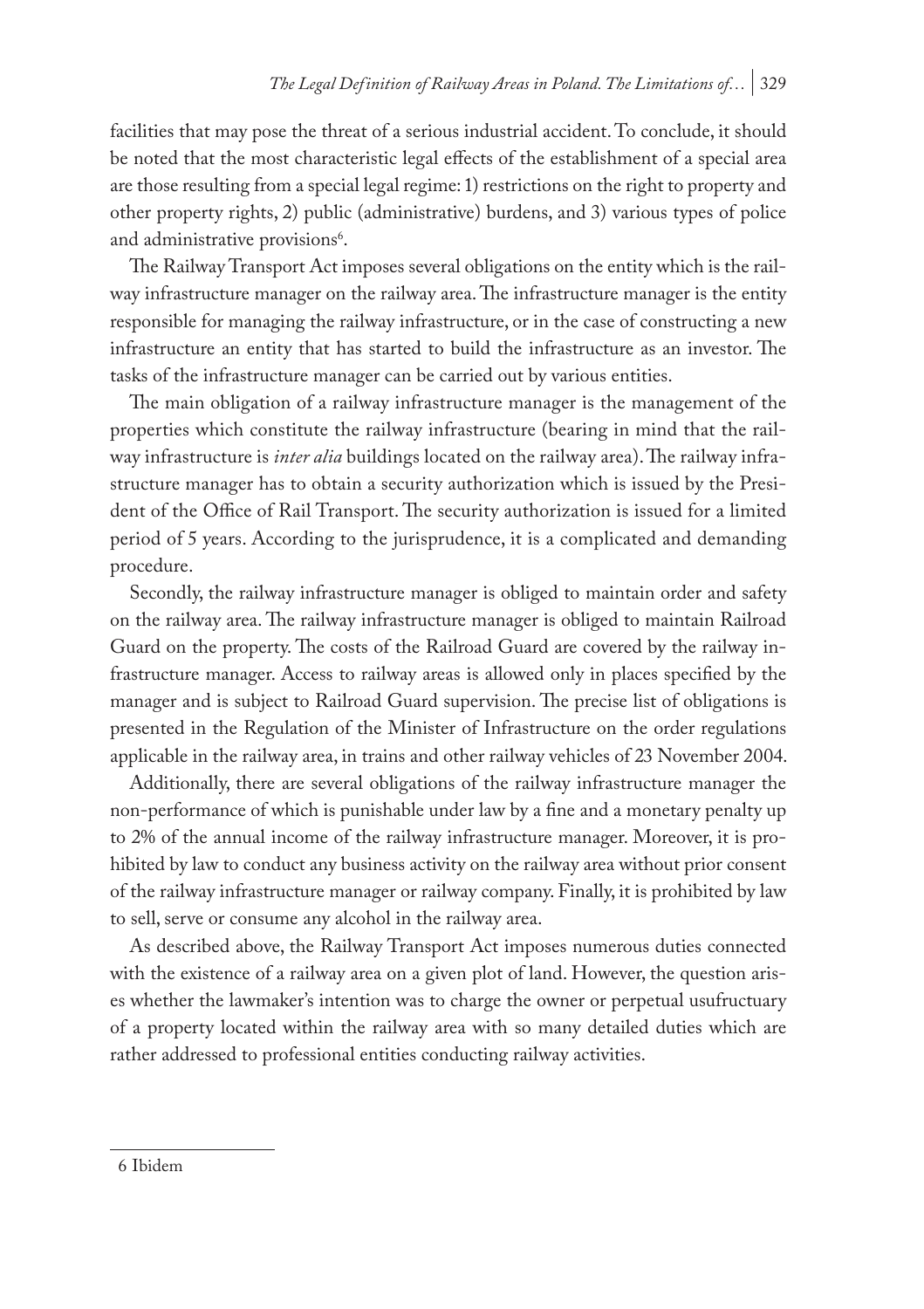#### **Conclusions and de Lege Ferenda Postulates**

The increasing role of railway areas for investors in Polish cities may be observed in recent years. The growing importance of railway areas should be accompanied by more comprehensive and precise legal regulation which does not raise any interpretation doubts. The lawmaker should finally decide what kind of character railway areas should have. It has to be noted that it is not acceptable to maintain the current position according to which there is a lack of a precise criteria for distinguishing a railway area from other legal structures. Moreover, it would be desirable to establish a public register of railway areas or to make it possible for an authorized public administration body to issue a binding decision (certificate) clarifying whether the land is a railway area or not. Finally, the author of this paper is of the opinion that it should be made possible in future to operate, invest and erect in railway areas buildings and constructions designated not only for railway transport requirements (or at least objects which are vicariously connected with transport e.g. the catering industry or hospitality industry).

In the light of the increasing investment potential of railway areas, train stations and areas along the railway lines, it seems reasonable to make it possible to invest in retail, services, offices and hotels in railway areas, which can significantly contribute to the revitalization of areas that are currently being gradually degraded despite their attractive location. Reasonable legal regulation – which we are currently lacking – would make it possible to balance the interests of the public rail carrier, potential investors and the local society, considering both safety and transport requirements on the one hand, and the economic, functional and aesthetic values of the area on the other hand.

#### **Literature**

- Górski A., *Planning issues in relation to railway areas on the example of Kielce*, "Współczesne problemy i kierunki badawcze w geografii", vol. 3, Kraków 2015.
- Jaworski J., Prusaczyk A., Tułodziecki A., *Ustawa o gospodarce nieruchomościami. Komentarz*, Warszawa 2017.
- Hauser R., Niewiadomski Z., Wróbel A. ed., *Prawo administracyjne materialne, System Prawa Administracyjnego*, Warszawa 2017.
- Z. Niewiadomski ed., *Planowanie i zagospodarowanie przestrzenne. Komentarz*, ed., Warszawa 2008.
- Zakrzewska M. B., *Ochrona środowiska w procesie inwestycyjno-budowlanym*, Warszawa 2010.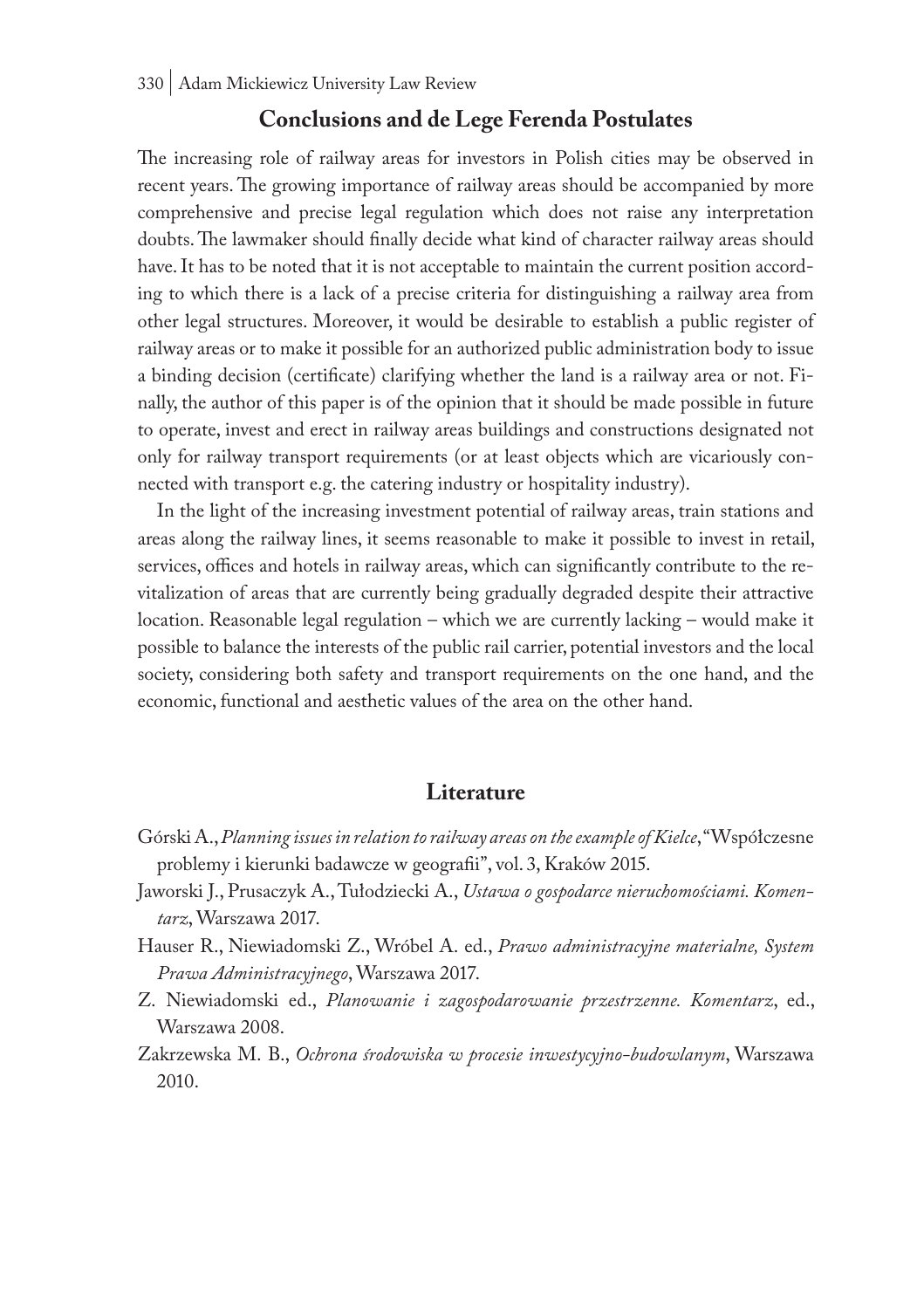#### **summary**

### **The Legal Definition of Railway Areas in Poland. The Limitations of Investment and Conducting Business Activity on the Railway Areas**

The paper analyses the legal definition of railway areas in Poland based on the Railway Transport Act. The author tries to find an answer to the question of what the legal status of railway areas in the Polish legal system is, with emphasis on the classification of railway areas to the wider group of special areas. Moreover, the paper describes the restrictions on investments on railway areas which are presented based on the previous judicature of the Polish administrative courts. Then other detailed obligations resulting from the special legal regime in this area are explained.

Keywords: railway areas, Railway Transport Act, investment on railway areas, limitations on railway areas, special areas

PIOTR SZULC, HB Reavis Poland Sp. z o.o., Postępu 14, 02-676 Warszawa, Republic of Poland, e-mail: piotr.stanislaw.szulc@gmail.com.